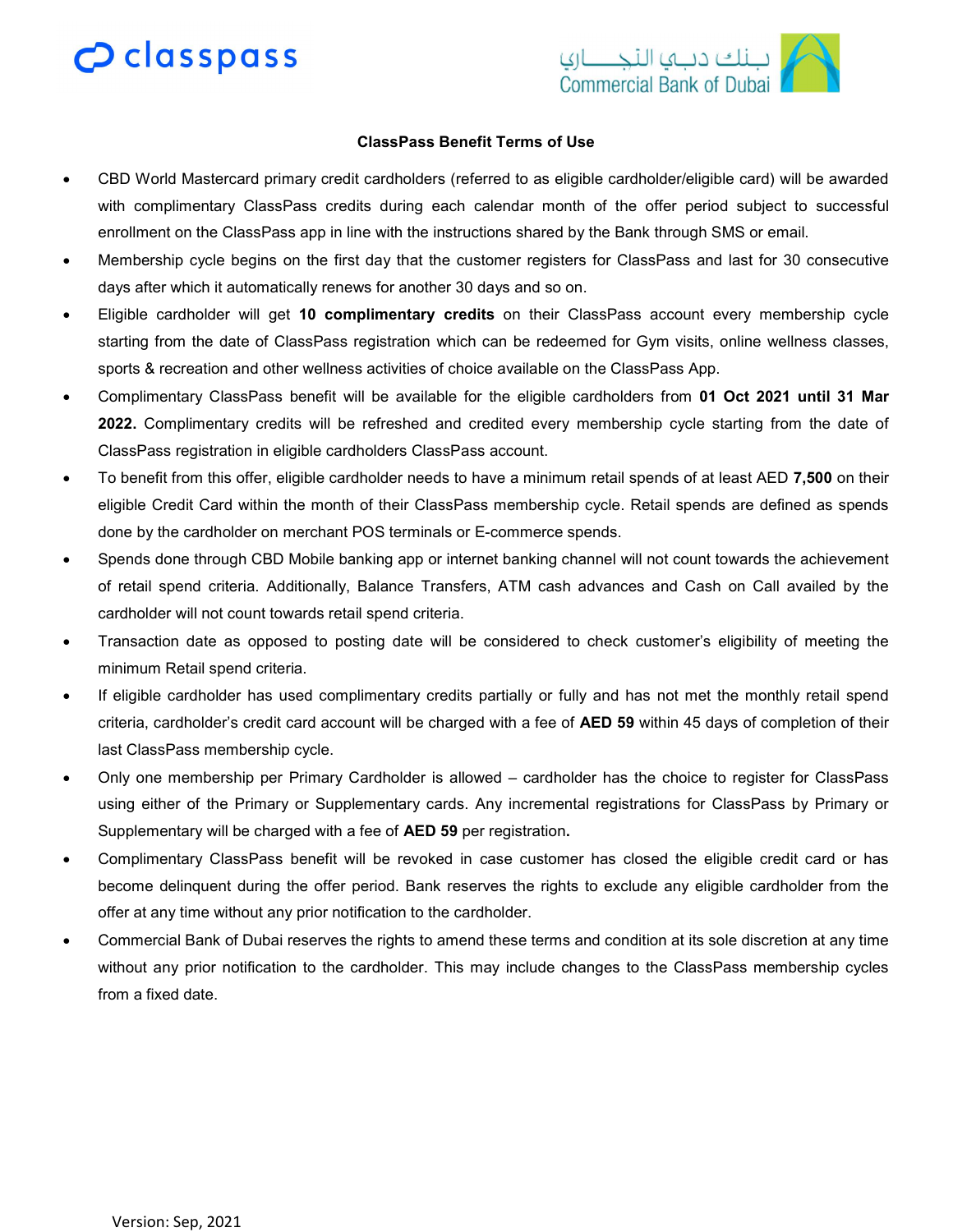



## Key Facts:

## Q: What is ClassPass?

A: ClassPass is a mobile app based wellness provider, which provides access to its members to 34,000+ studios and gyms across 28 countries. UAE members can access over 260 studios and gyms of their choice.

## Q: How do I register for the ClassPass benefit?

A: The Bank will provide you with the link and the registration details to proceed with ClassPass enrollment. You will receive this link within 14 days of the issuance of your Card, if you are a new customer.

#### Q: What card is eligible to avail the complimentary ClassPass credits?

A: CBD World Mastercard credit card primary cardholders are eligible to avail 10 complimentary ClassPass credits per ClassPass membership cycle (monthly).

#### Q: What do I get?

A: CBD World Mastercard credit cardholders will get 10 complimentary ClassPass credits every membership month which can be used to access Gym, studios, online fitness classes, sports & recreation activities and much more through the ClassPass app.

#### Q: What are ClassPass credits?

A: ClassPass credits allow members to book gym session, online classes, sports & recreation and other fitness related activities.

## Q: How can I use ClassPass credits?

A: Sign up through the link and details shared by the Bank via SMS or email and create your ClassPass account. Once your account is created you will automatically get 10 complimentary credits and you are all set.

#### Q: How many gym visits can I get with 10 credits?

A: Conversion of credits against any wellness activity is governed by ClassPass and can be checked on to the app by selecting the wellness activity of your choice. You can approximately get 10 gym visits with 10 credits through the ClassPass app. Conversion of credits against each wellness benefit can be seen on the ClassPass app in real-time.

#### Q: How long are the complimentary credits valid for?

A: 10 Complimentary credits will be valid for one membership cycle (monthly) only. Members ClassPass account will refresh automatically in the subsequent cycle with 10 complimentary credits.

## Q: Will my CBD card be charged upon signing up to ClassPass?

A: A nominal amount of AED 3 or less will be charged on the card, this is done to check the validity of the card and amount will be reimbursed on to the card.

## Q: Will I be charged for using ClassPass credits?

A: Eligible cardholder will need to achieve minimum membership cycle retail spends of AED 7,500, failing to achieve will result in a fee of AED 59 charged on the primary cardholder's credit card account. No charge will be applied if minimum monthly spend criteria is met by the eligible cardholder.

## Q: What if I want to purchase more credits from the ClassPass app?

A: It's simple. Simply tap Add Credits option from the menu and get discounted rates on additional credits purchase using CBD World Mastercard credit card.